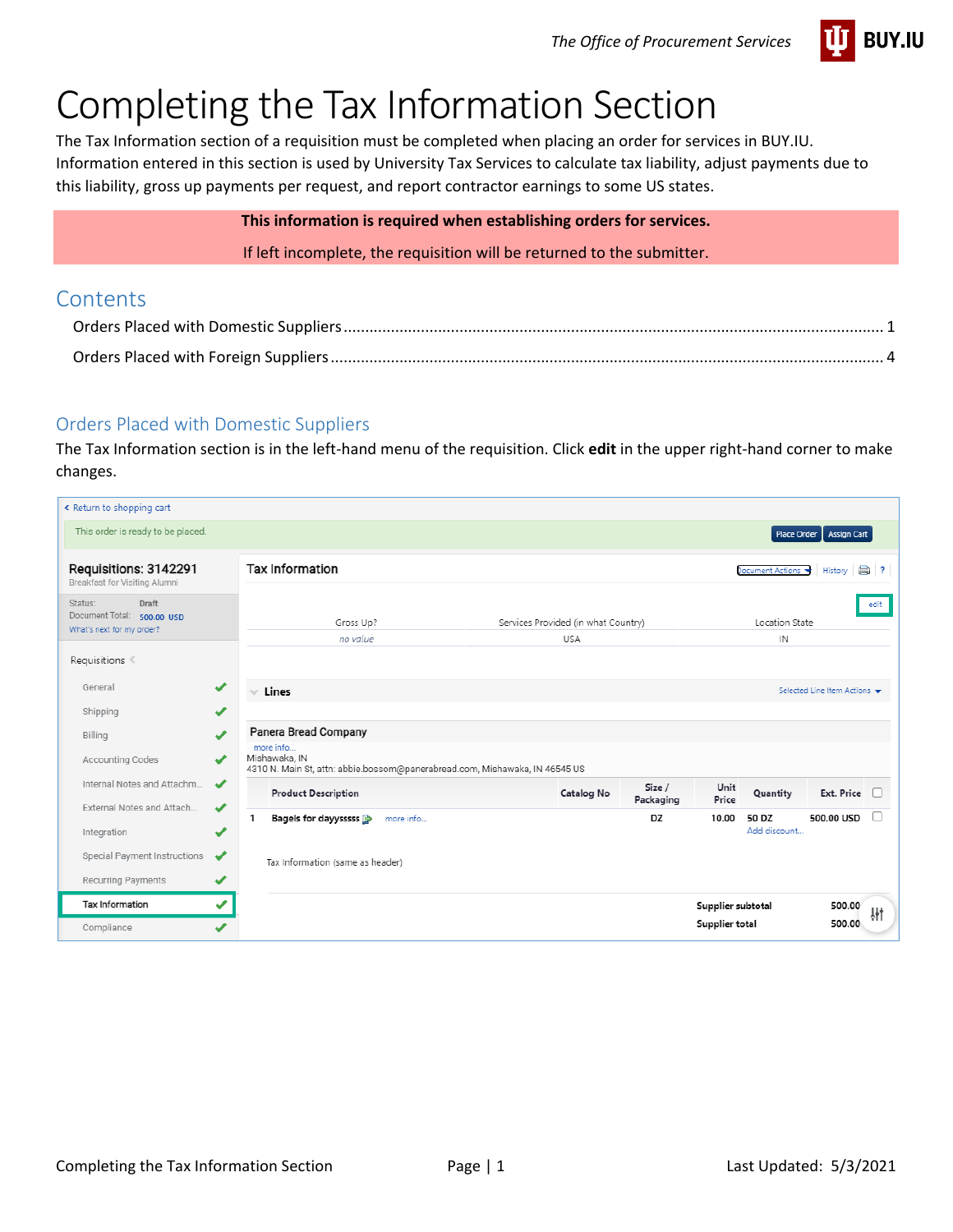

Leave the Gross Up? field blank when working with domestic suppliers. Complete the Services Provided (in what Country) field by clicking **Select from all values…**.

| Tax Information        |                                     | 2 X                    |
|------------------------|-------------------------------------|------------------------|
| Gross Up?              | Services Provided (in what Country) | Location State         |
|                        |                                     | IN                     |
| Select from all values | Select from all values              | Select from all values |
|                        |                                     |                        |
|                        | Cancel<br>$S_{216}$                 |                        |

A new window opens. This new window has two fields which should reflect where services are being performed. If services are being performed online, enter the country where the supplier is physically located when performing the work.

Search for a country code using the **Value** field or enter the country's name in the **Description** field to locate a country code.

In this example, services are being performed in the United States, so we will enter "United States" in the **Description** field. Click **Search** to return results.

|                     |                      | Close |
|---------------------|----------------------|-------|
| Custom Field Search |                      |       |
| Value               |                      |       |
| Description         | <b>United States</b> |       |
|                     | <b>Search</b>        |       |

Click **select** next to the country code to return it to the requisition.

|                                      |                       | Close                       |
|--------------------------------------|-----------------------|-----------------------------|
| $\pm$ Click to filter search results |                       |                             |
| Results Per Page   20 ♥              | <b>Values Found 1</b> | $\Box$ Page 1 of 1 $\Box$ ? |
| <b>Value</b>                         | <b>Description</b>    | △                           |
| <b>USA</b>                           | <b>United States</b>  | select                      |
|                                      |                       |                             |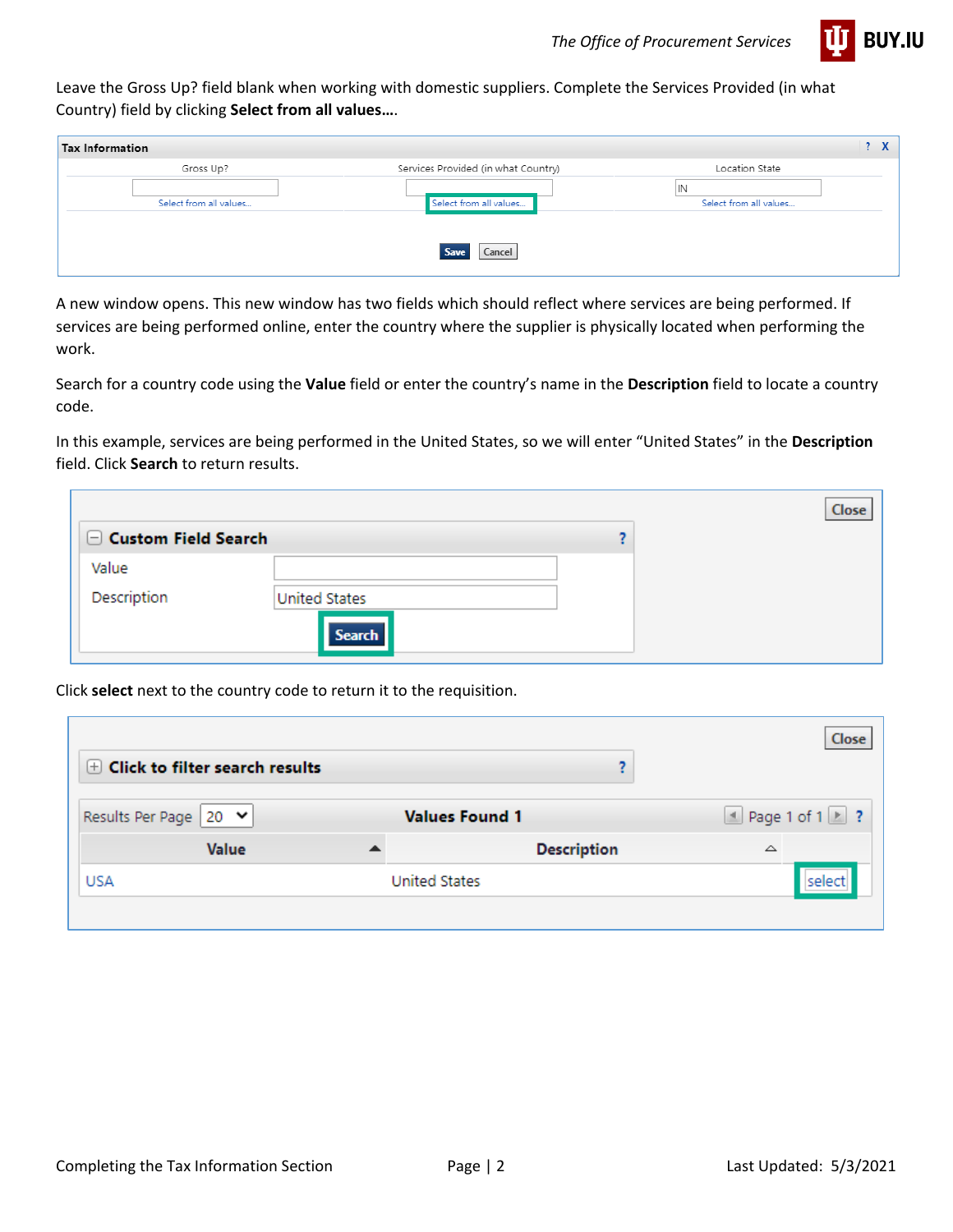

Finally, complete the **Location of Services Provided (State)** field. Once again, clicking **Select from all values…** opens a new window where you can search and return the appropriate state.

| Tax Information        |                                     | 2 X                    |
|------------------------|-------------------------------------|------------------------|
| Gross Up?              | Services Provided (in what Country) | Location State         |
|                        | USA                                 |                        |
| Select from all values | Select from all values              | Select from all values |
|                        |                                     |                        |
|                        | Cancel                              |                        |

In our example, services are being performed in Indiana, so we'll enter "Indiana" in the **Description** field to search for the state code.

|                            |               | Close |
|----------------------------|---------------|-------|
| $\Box$ Custom Field Search |               |       |
| Value                      |               |       |
| Description                | Indiana       |       |
|                            | <b>Search</b> |       |

Click **select** next to the state code to return it to the requisition.

| $\pm$ Click to filter search results        |                       | Close                       |
|---------------------------------------------|-----------------------|-----------------------------|
| Results Per Page   20 $\blacktriangleright$ | <b>Values Found 1</b> | $\Box$ Page 1 of 1 $\Box$ ? |
| <b>Value</b>                                | <b>Description</b>    | △                           |
| IN                                          | Indiana               | Iselect                     |

Once all fields are complete, click **Save** to save your changes.

| <b>Tax Information</b> |                                     |                        |
|------------------------|-------------------------------------|------------------------|
| Gross Up?              | Services Provided (in what Country) | Location State         |
|                        | <b>USA</b>                          | IN                     |
| Select from all values | Select from all values              | Select from all values |
|                        |                                     |                        |
|                        | Cancel                              |                        |
|                        |                                     |                        |

The Tax Information section is now complete.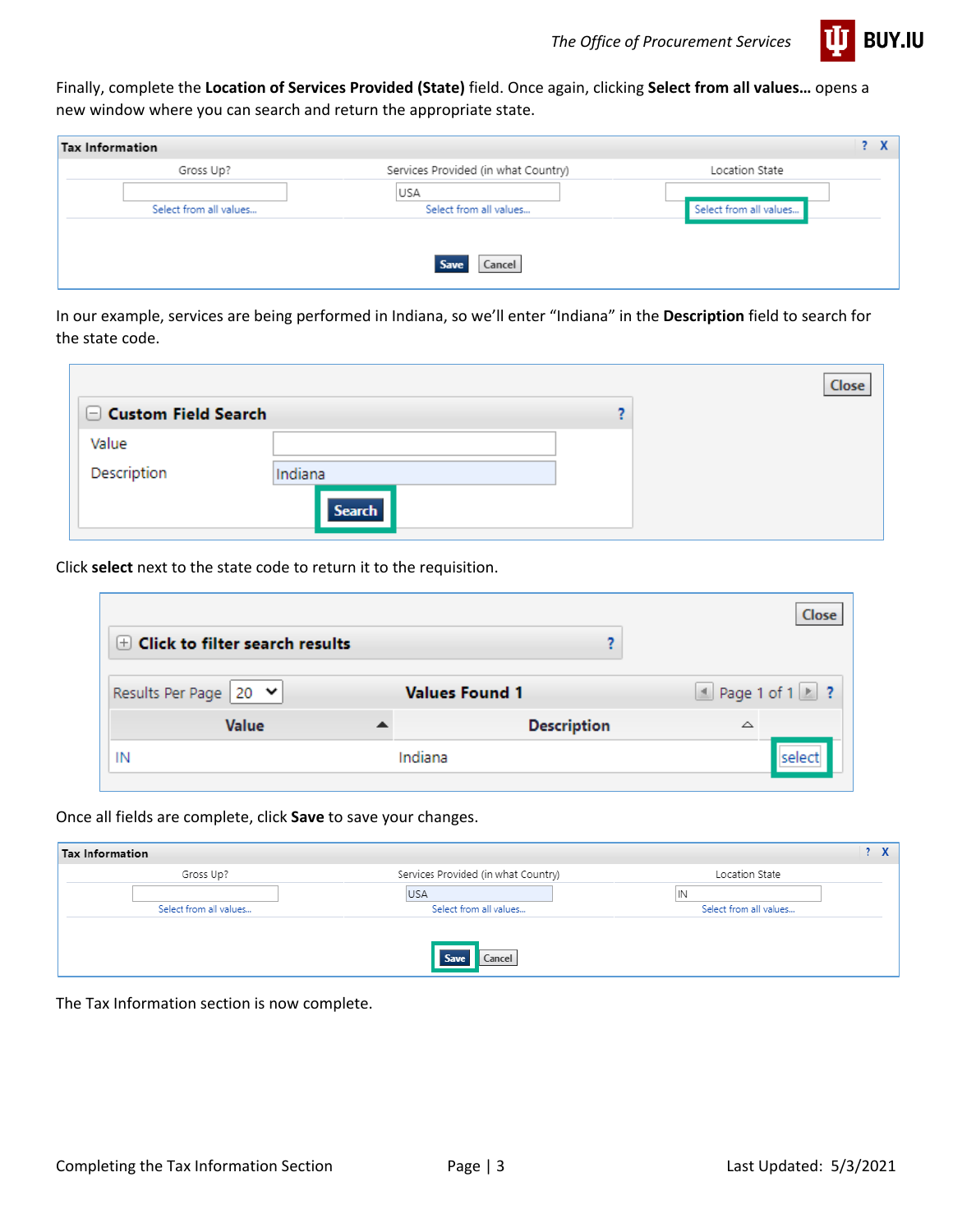

## <span id="page-3-0"></span>Orders Placed with Foreign Suppliers

The Tax Information section is in the left-hand menu of the requisition. Click **edit** in the upper right-hand corner to make changes.

| Return to shopping cart                                                       |                          |                                                                                                |                                                     |                     |                                       |                                                   |                 |
|-------------------------------------------------------------------------------|--------------------------|------------------------------------------------------------------------------------------------|-----------------------------------------------------|---------------------|---------------------------------------|---------------------------------------------------|-----------------|
| This order is ready to be placed.                                             |                          |                                                                                                |                                                     |                     |                                       | Place Order   Assign Cart                         |                 |
| Requisitions: 134036432<br>Translation services - Into the Outback            |                          | <b>Tax Information</b>                                                                         |                                                     |                     |                                       | Document Actions<br>History                       | ⊜<br>$^{\circ}$ |
| Draft<br>Status:<br>Document Total: 1,000.00 USD<br>What's next for my order? |                          | Gross Up?<br>no value                                                                          | Location of Services Provided (Country)<br>no value |                     |                                       | Location of Services Provided (State)<br>no value | edit            |
| Requisitions **                                                               |                          |                                                                                                |                                                     |                     |                                       |                                                   |                 |
| General                                                                       | ✔                        | Lines<br>$\sim$                                                                                |                                                     |                     |                                       | Selected Line Item Actions                        |                 |
| Shipping                                                                      | ✔                        |                                                                                                |                                                     |                     |                                       |                                                   |                 |
| Billing                                                                       |                          | David John Russell                                                                             |                                                     |                     |                                       |                                                   |                 |
| <b>Accounting Codes</b>                                                       |                          | more info<br>Kiama, NSW 2533.<br>25/6 Terralong Street, Kiama, NSW 2533, AU                    |                                                     |                     |                                       |                                                   |                 |
| Internal Notes and Attachm<br>External Notes and Attach                       | ✔                        | <b>Product Description</b>                                                                     | <b>Catalog No</b>                                   | Size /<br>Packaging | Unit<br>Quantity<br>Price             | <b>Ext. Price</b>                                 |                 |
| Integration                                                                   | ✔<br>✔                   | Translation services for "Out of the Woods and into the<br>1<br>Outback" is <b>B</b> more info |                                                     | <b>HR</b>           | <b>20 HR</b><br>50.00<br>Add discount | 1.000.00 USD                                      |                 |
| Special Payment Instructions                                                  | ✔                        | Tax Information (same as header)                                                               |                                                     |                     |                                       |                                                   |                 |
| Recurring Payments                                                            | ✔                        |                                                                                                |                                                     |                     |                                       |                                                   |                 |
| <b>Tax Information</b>                                                        | ✔                        |                                                                                                |                                                     |                     | Supplier subtotal                     | 1,000.00                                          |                 |
| <b>Final Review</b>                                                           | $\overline{\mathcal{L}}$ |                                                                                                |                                                     |                     | <b>Supplier total</b>                 | 1,000.00 USD                                      |                 |
|                                                                               |                          |                                                                                                |                                                     |                     |                                       | Powered by JAGGAER   Privacy Policy               |                 |

#### Gross Up

First, update the Gross Up? field. Click **Select from all values…** to generate a drop-down menu containing a list of options. In this case, there are two options: No and Yes. This option must match what is selected on the International [Tax Coversheet](https://controller.iu.edu/cgi-bin/cfl/dl/202007221921116466821486) and submitted to University Tax Services.

| ? X                                   |
|---------------------------------------|
| Location of Services Provided (State) |
| Select from all values                |
|                                       |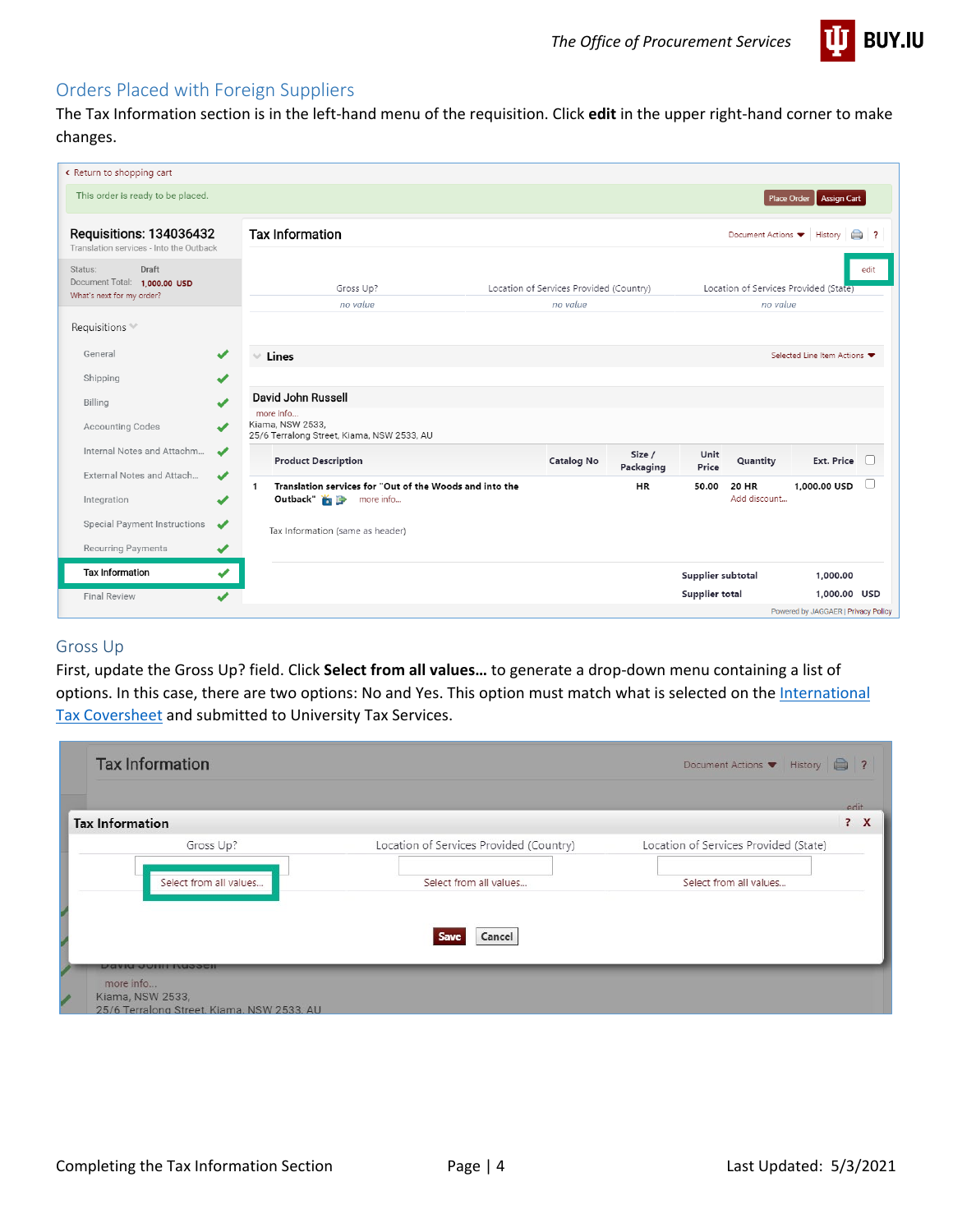

The table below explains each option as well as an example involving a \$1,000 payment. Use the online [NRA Calculator](https://controller.iu.edu/cgi-bin/nra_calc/calc/) to estimate the tax burden associated with the payment.

| <b>Option</b> | <b>Explanation</b>                                                                                                                              | Example                            |                              |
|---------------|-------------------------------------------------------------------------------------------------------------------------------------------------|------------------------------------|------------------------------|
| No.           | Payment reduced by tax calculation. Supplier                                                                                                    | $$1,000 \times 30\% = $300$        | <b>Tax Calculation</b>       |
|               | receives payment less than amount stated on<br>original invoice/requisition.                                                                    | $$1,000 - $300 = $700$             | Net Supplier Payment         |
|               |                                                                                                                                                 | \$1,000 Charged to Department      |                              |
| Yes.          |                                                                                                                                                 | $$1,000 \div (1-30\%) = $1,428.57$ | <b>Gross Up Amount</b>       |
|               | Cost of payment to department increased by<br>the amount of applicable tax. Supplier receives<br>amount stated on original invoice/requisition. | $$1,428.57 \times 30\% = $428.57$  | <b>Tax Calculation</b>       |
|               |                                                                                                                                                 | $$1,428.57 - $428.57 = $1,000$     | Net Supplier Payment         |
|               |                                                                                                                                                 | $$1,000 + $428.57 = $1,428.57$     | <b>Charged to Department</b> |

In this example, we will select "Yes" from the drop-down menu. We want the supplier to receive the amount listed on the requisition and our department will cover the additional expense.

### Location of Services Provided (Country)

Next, update the **Location of Services Provided (Country)** field. This field should reflect where services are being performed. Consider the following when completing this field:

- Services performed online: Enter the country where the supplier is physically located when performing the work.
- Services performed in multiple countries including the United States: List the United States in this field.
- Services performed in multiple non-US countries: enter the country where most services will be performed.

#### Click **Select from all values…** to complete this field. A new window opens.

| <b>Tax Information</b>        |                                         | edit<br>? X                           |
|-------------------------------|-----------------------------------------|---------------------------------------|
| Gross Up?                     | Location of Services Provided (Country) | Location of Services Provided (State) |
| Yes<br>Select from all values | Select from all values                  | Select from all values                |
|                               | Cancel                                  |                                       |